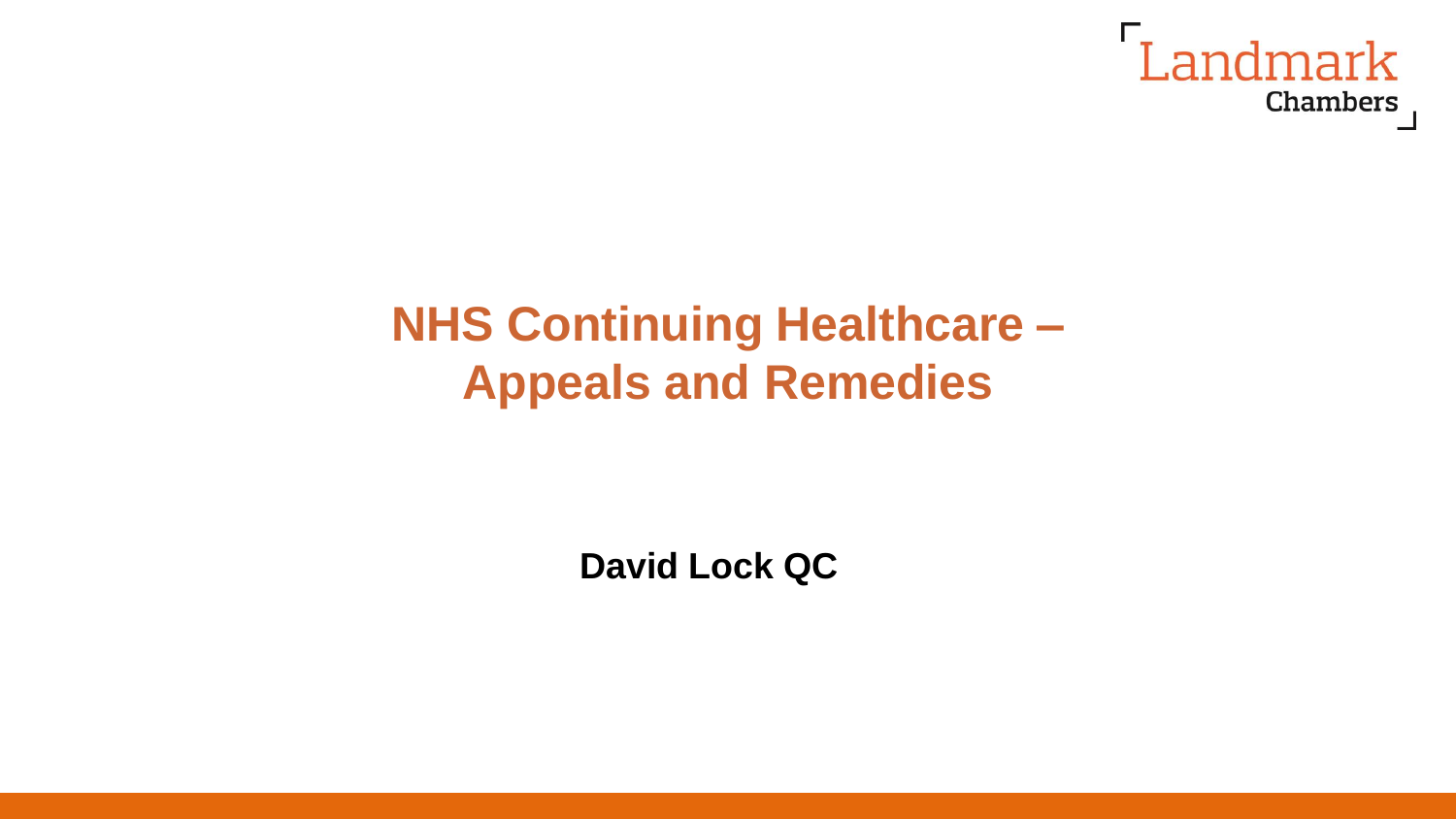

## **Who can dispute a CHC decision?**

- Patient
- Relatives
- Care provider
- Local Authority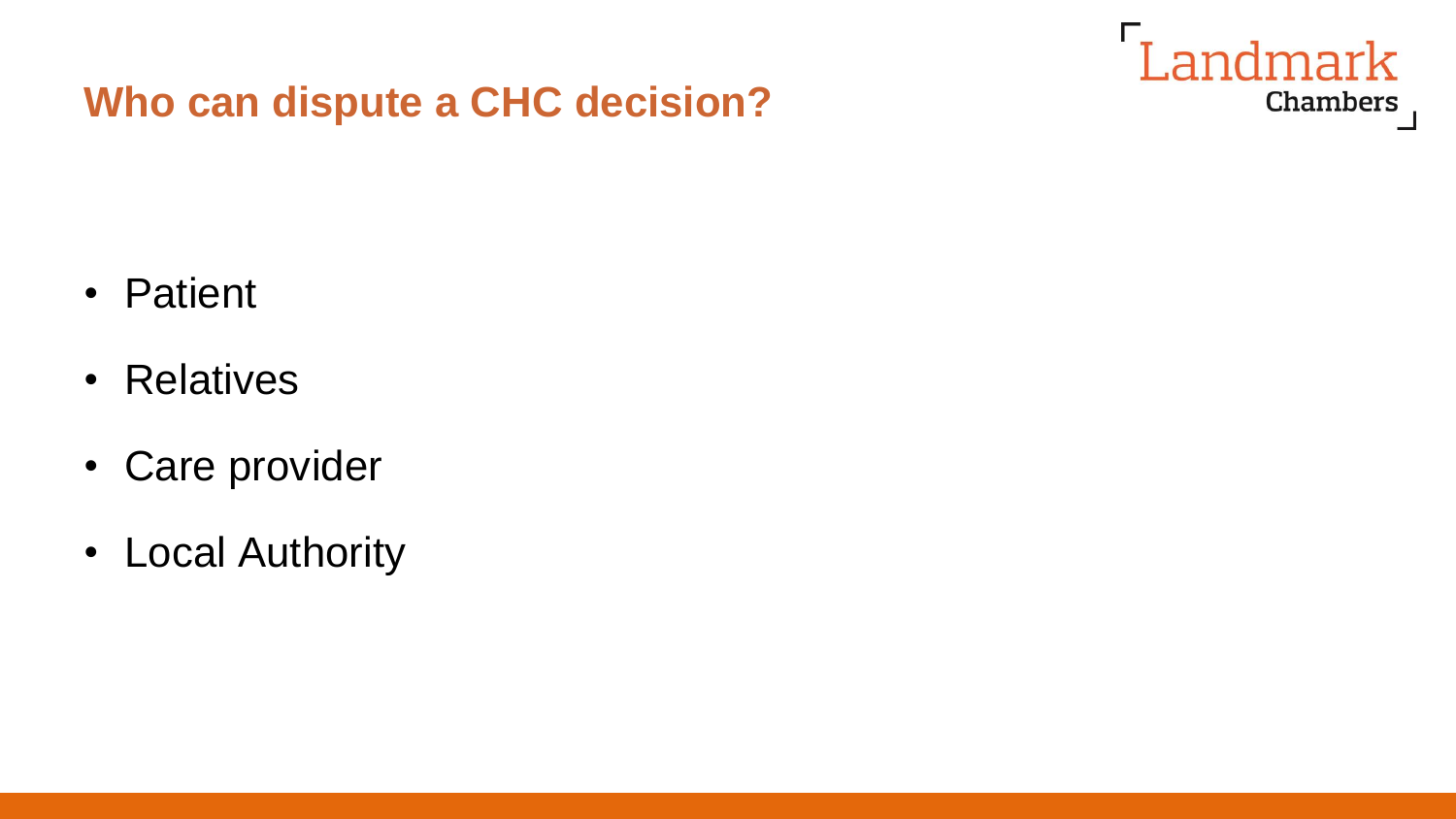## **Challenges by patient or relatives**

- Stage 1: Internal review by CCG
	- Para 194 of NF
	- Duty to have a CHC local resolution process
	- Processes can vary between CCGs
	- Unclear what grounds the CCG can rely upon to change the decision

Chambers

- Rarely (if ever) leads to a different decision
- Reg 23 of 2012 Regs provides for "review" by NHS England
- Guidance at 196 to 207 of NF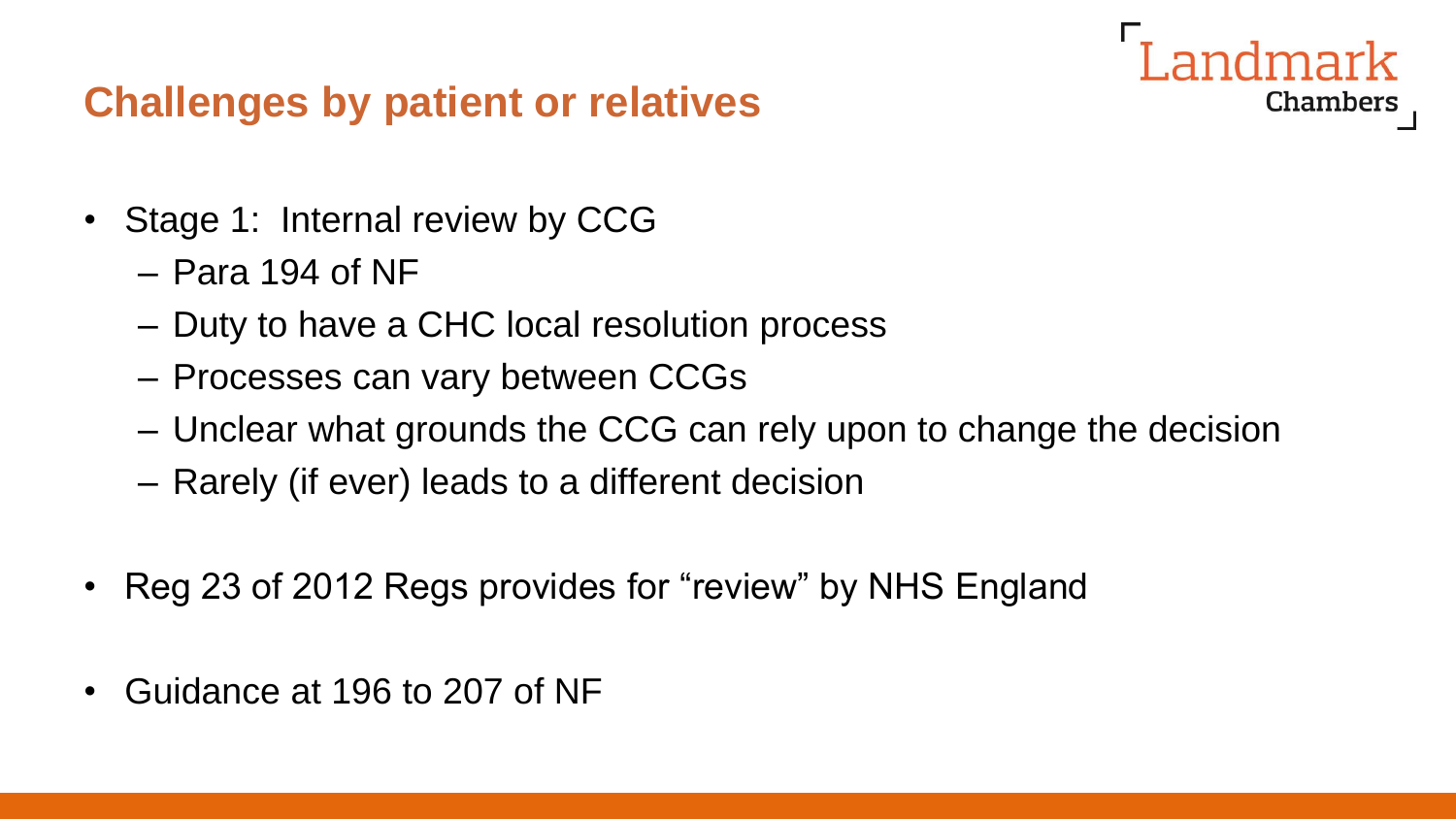# Chambers

## **NHS England Appeals**

- Two grounds:
	- Reg 23(3)(a) procedural flaws by the CCG
	- Reg 23(3)(b) merits appeal
- Members of panel under reg 23(4)
	- Chair
	- Someone from another CCG
	- Social Services Authority member
- Procedure for the review is for the Chair
- Overriding public law duty to run a fair process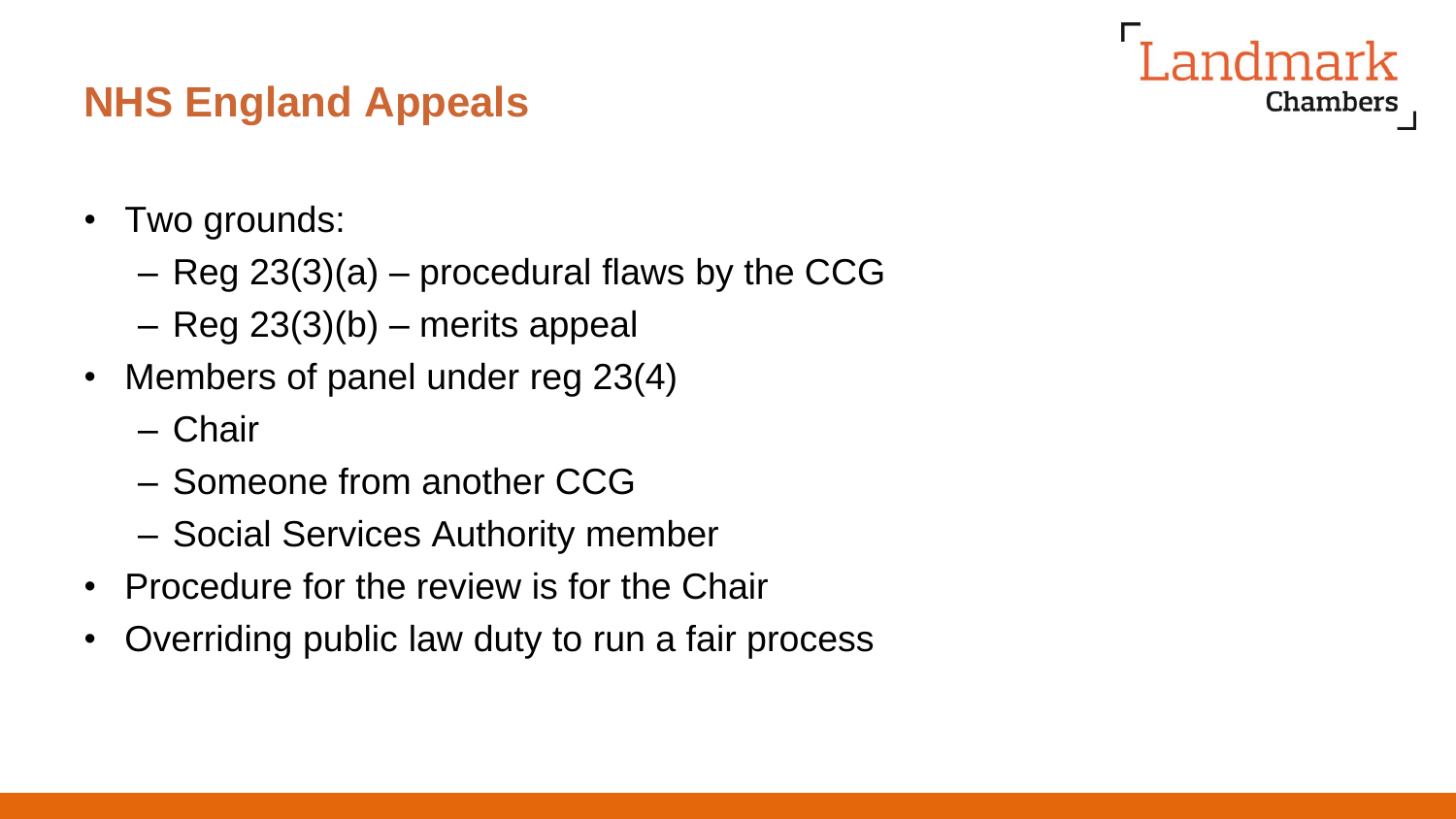

Para 3 provides Panel should proceed if:

*An IRP should not proceed if it is discovered that the individual has not previously received a comprehensive assessment of needs and a determination of their eligibility for NHS Continuing Healthcare, including use of the Decision Support Tool or the Fast Track Pathway Tool, as appropriate"* 

- Clear duty to send the case back if either no comprehensive assessment or properly completed DST.
- Raises the timing question new DST now or retrospective.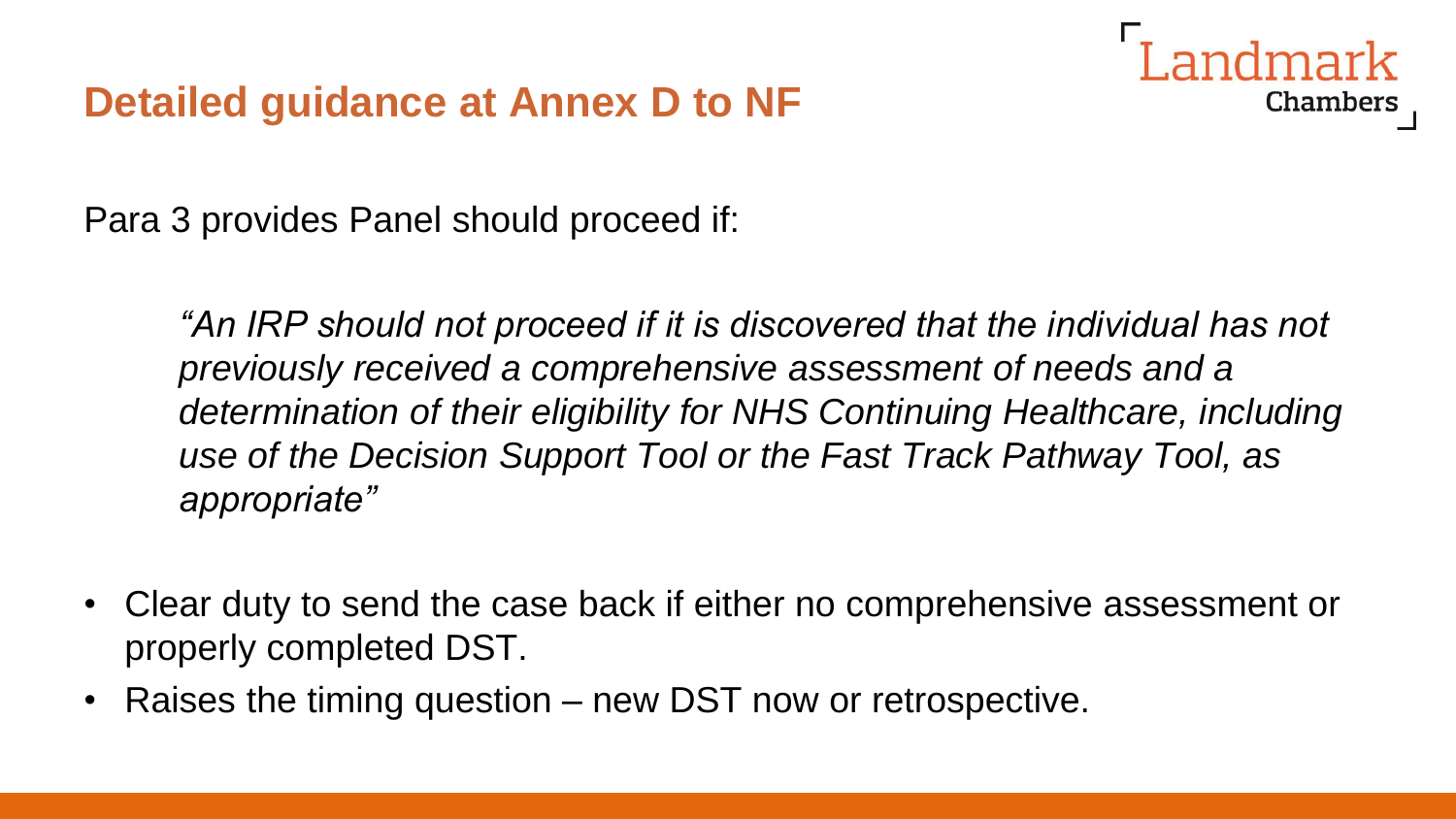

## **Duty to act fairly**

Para 16 of Annex D:

"The IRP should also have access to the views of key parties involved in the case, including the individual, his or her family and any carer, health and social services staff, and any other relevant bodies or individuals. It will be open to key parties to put their views in writing or to attend. If parties attend, they should be given the opportunity to hear the submissions of other parties and to ask them questions"

• Hence right for patients or representatives to attend the decision meeting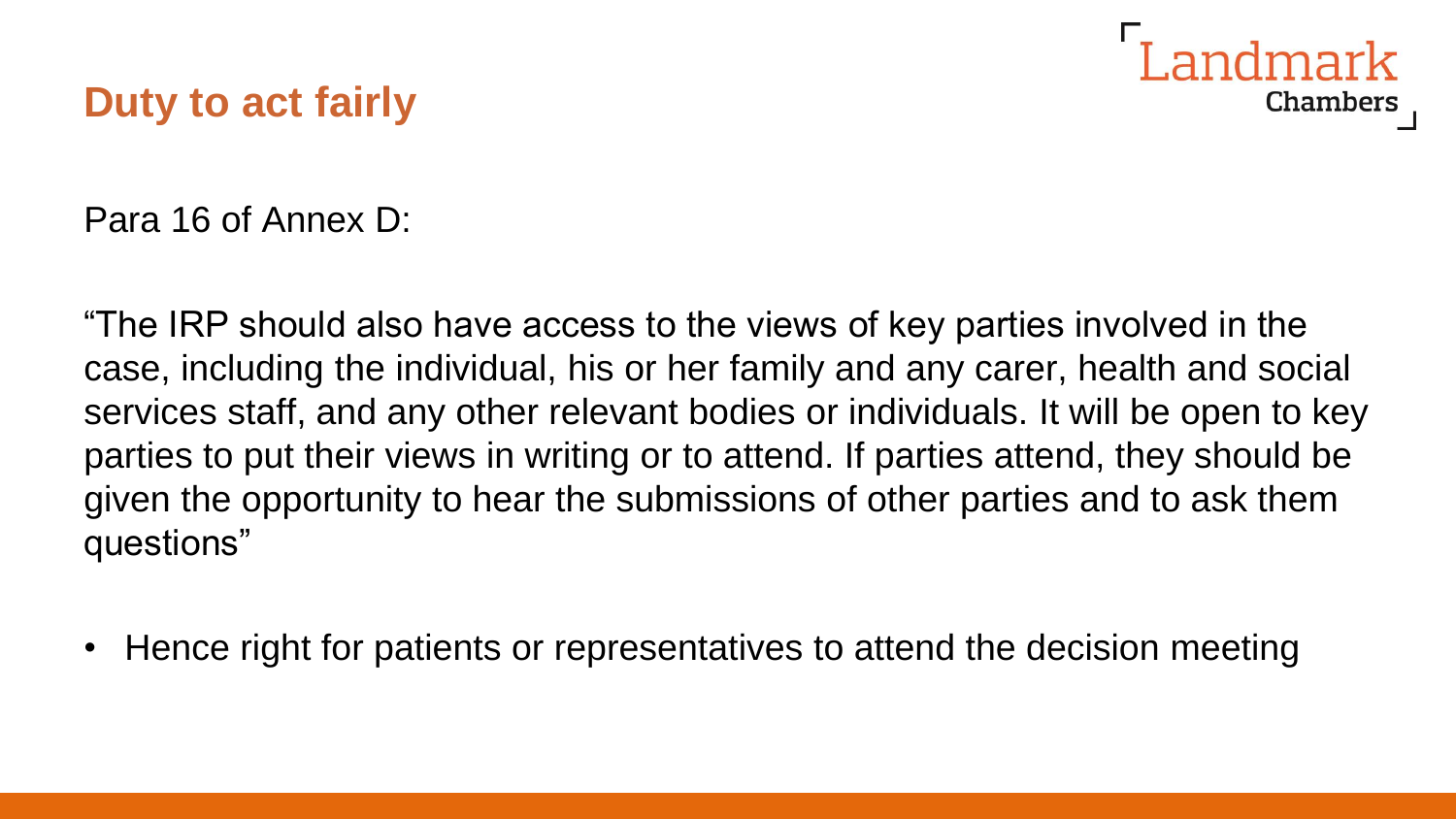

#### **The outcome**

Para 21 of Annex D: All options open to IRP

Para 22 : Duty to give reasons (and hence the decision can be challenged for inadequate reasons)

• Reg 23(8) and (9) – CCG must, unless it determines in accordance with paragraph (9) that there are exceptional reasons not to do so, implement the decision of the review panel as soon as reasonably practicable.

Also note 23(9) In determining whether under paragraph (8) there are exceptional reasons, a relevant body must have regard to the National Framework"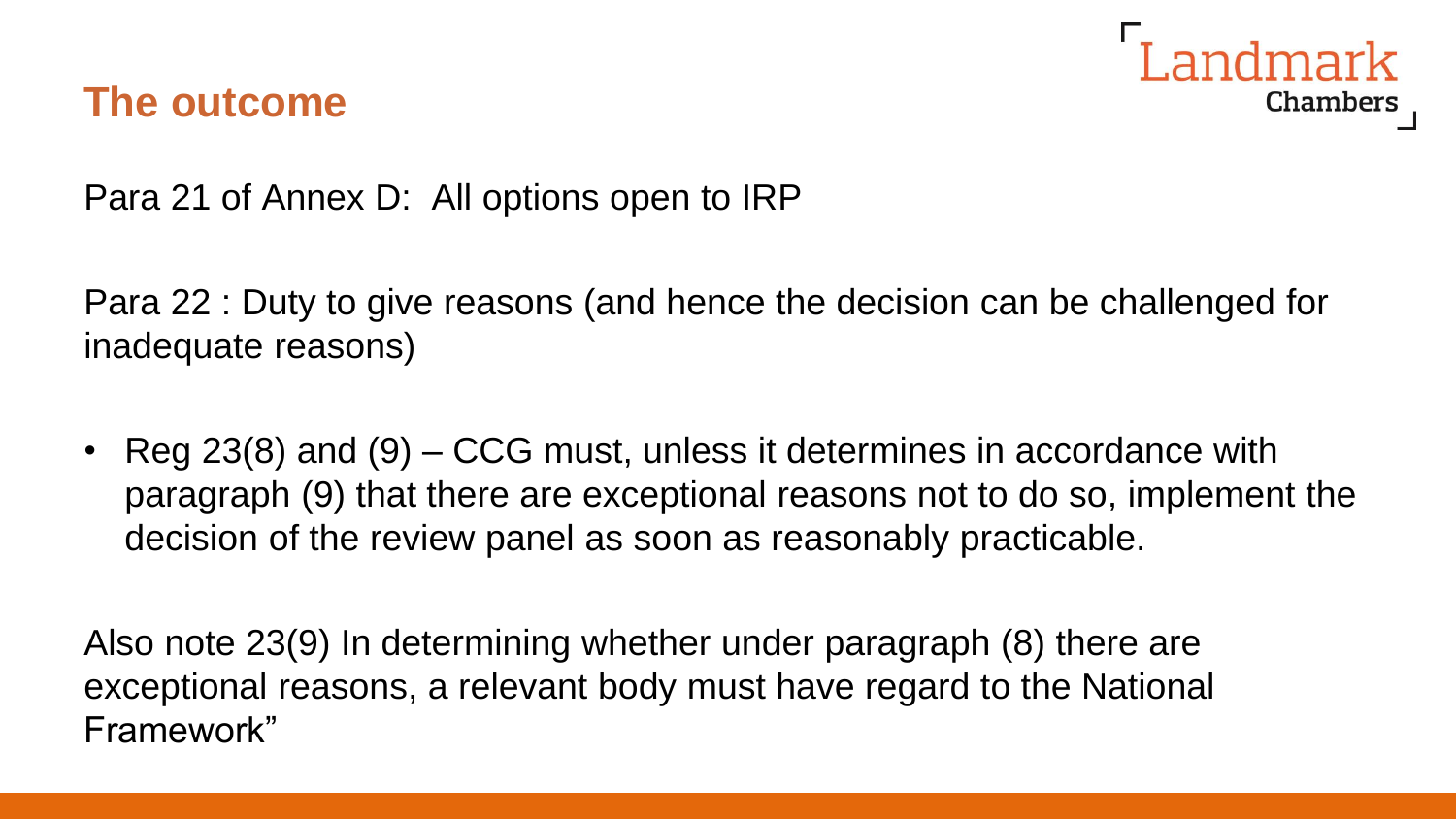**Local authority challenge to decisions**

- Court will not adjudicate on merits: *R (St Helen's Borough Council) v Manchester PCT* [2009] PTSR 105
- Hence LA can only dispute outcome through Dispute Resolution procedures or by JR

**Landmark** 

**Chambers** 

- Paras 208 to 215 and Annex F of NF indicates the contents of a Dispute Resolution policy and how it should operate
- CCG should use policy agreed with local LA with all other LAs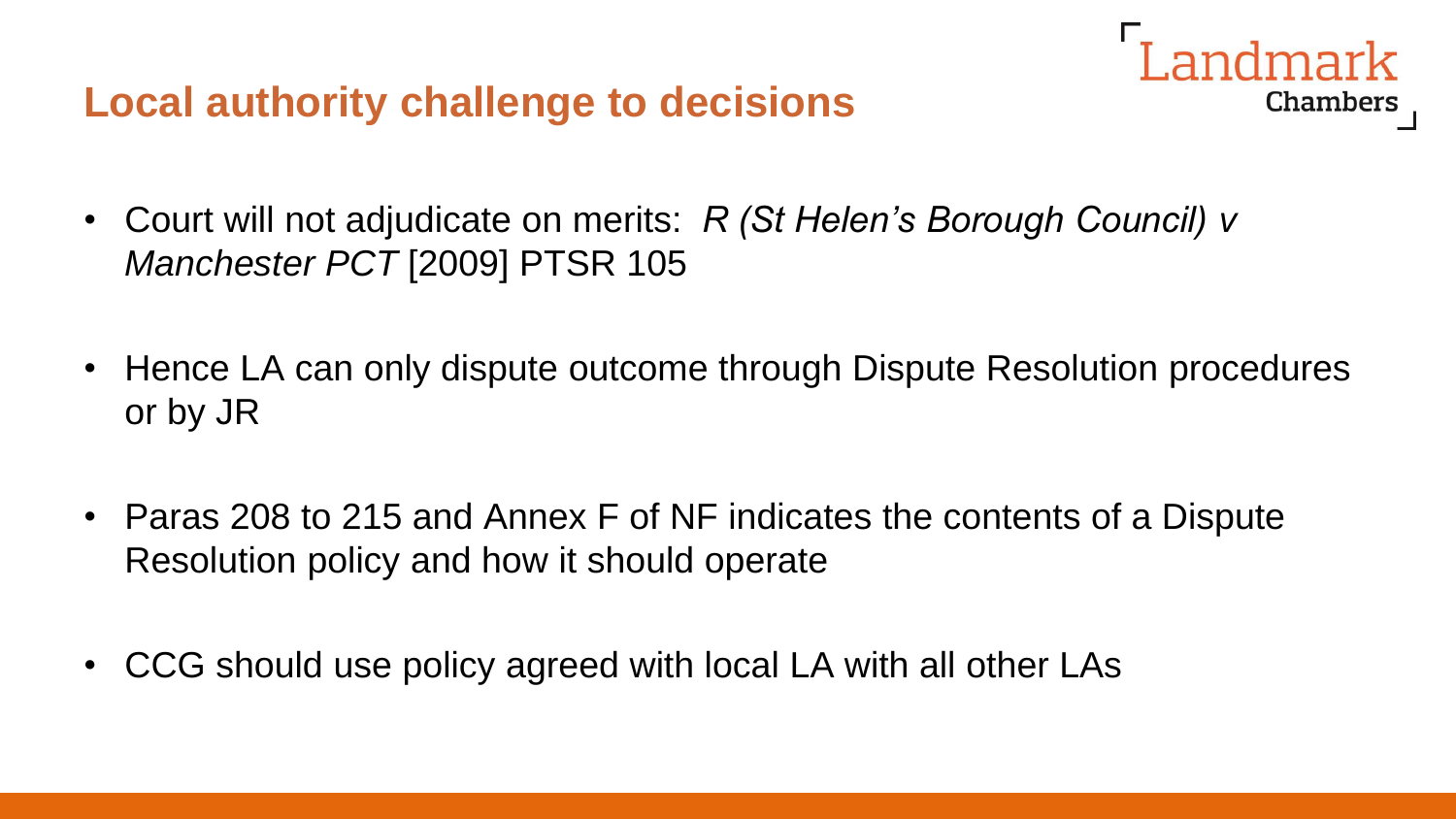## **The vires problem**



- Illustrated by *R (Wolverhampton Council) v South Worcestershire CCG and Shropshire CCG* [2018] EWHC 1136 (Admin)
	- Facts
	- Vires problem
	- Outcome
	- Role of NHS England and vires problem
- The Dispute Resolution process can only be voluntary as it cannot lawfully abdicate CCG decision making to a third party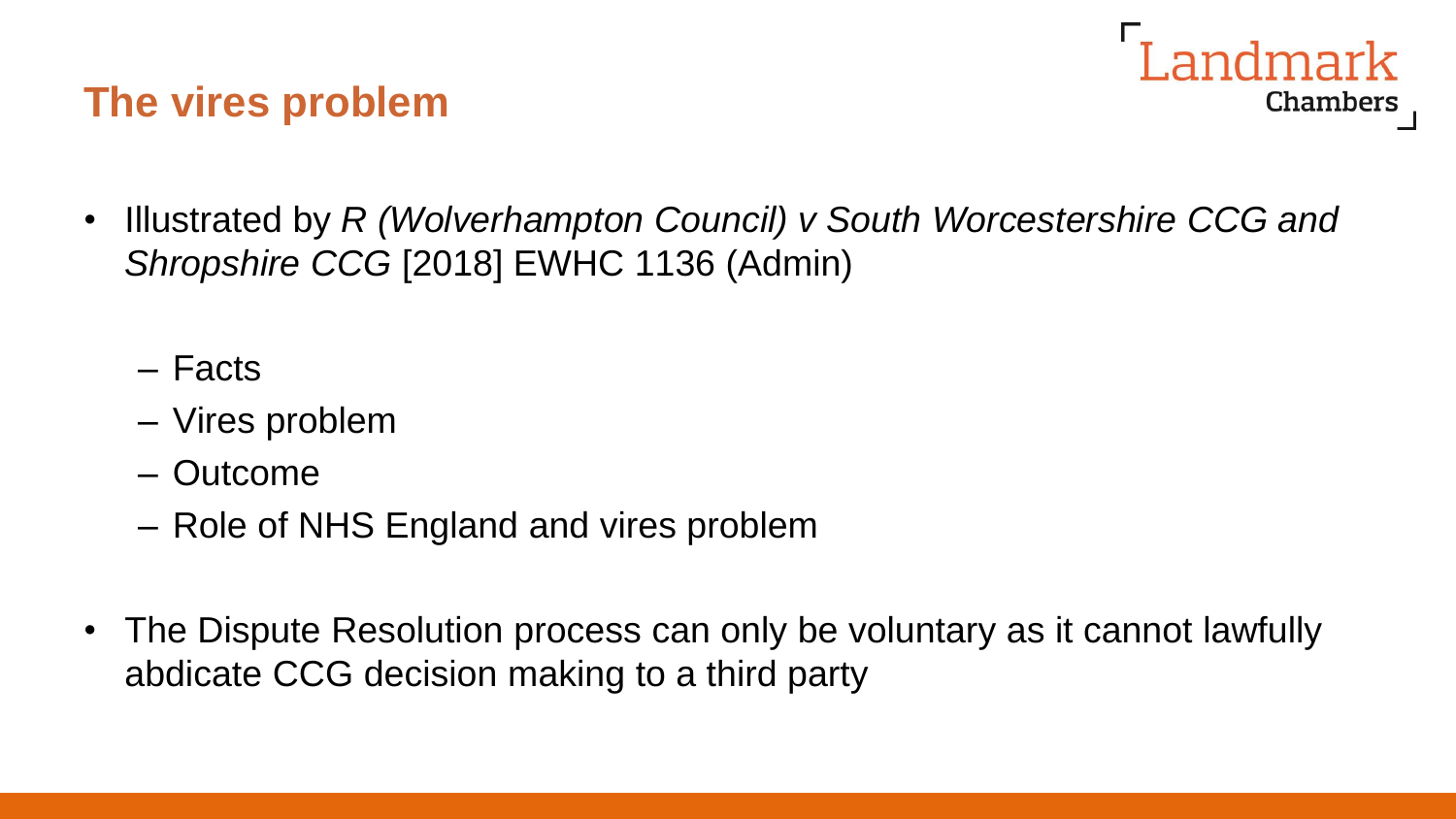## **The reimbursement problem**



- If a CCG delays or makes an unlawful decision, it can be corrected by a JR:
	- Corrects matter going forward
	- But that will not result in any statutory right to back pay for care home fees paid whilst P was wrongly determined not to be eligible
	- Principles in *R (O'Rourke) v Camden LBC*
- So how does the financial injustice get remedied?
- Answer is the guidance in the National Framework and legal duty to follow guidance (save for good reason)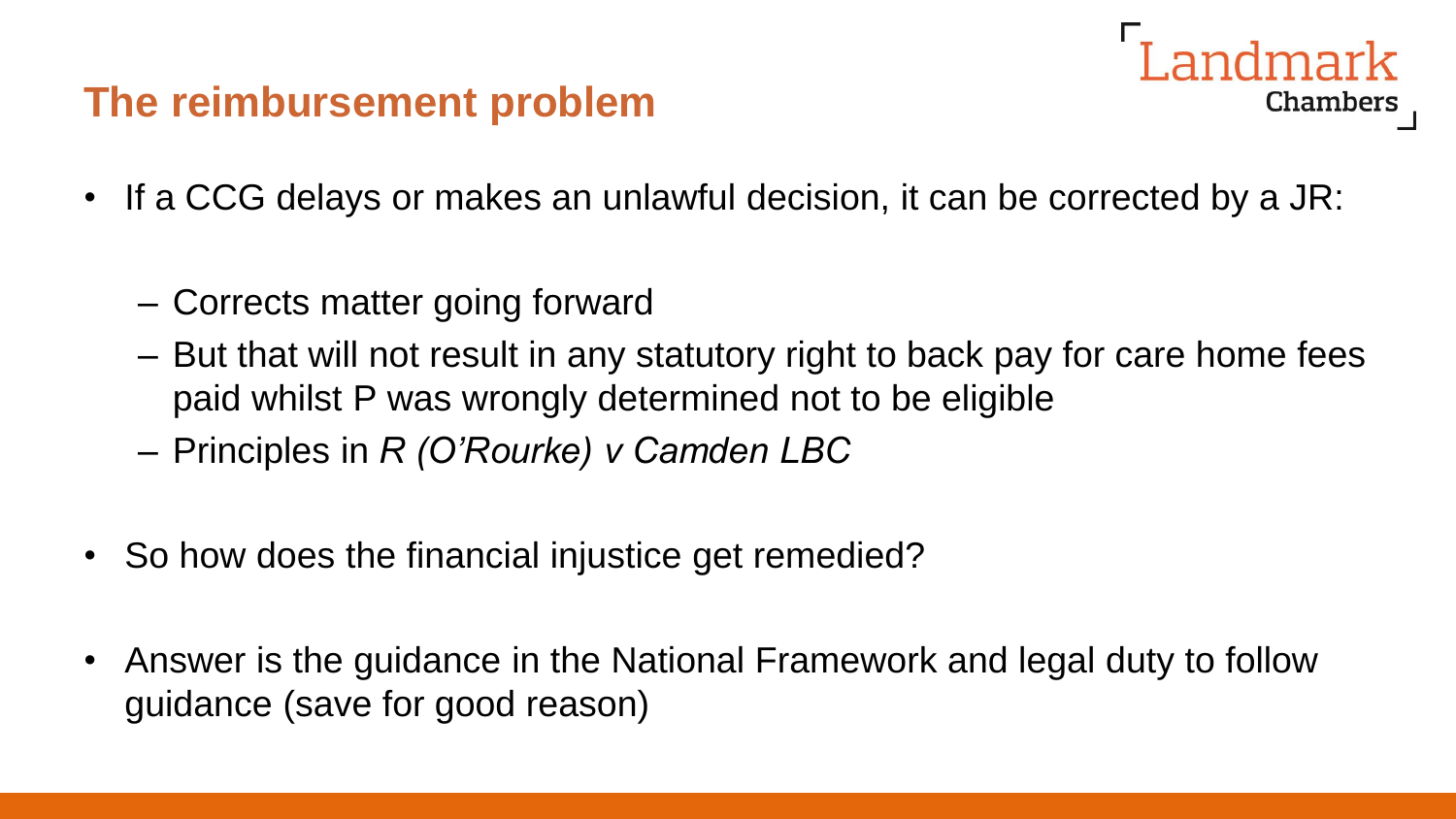## **What does the Guidance say?**

• Annex E: Para 2:

"A person only becomes eligible for NHS continuing healthcare once a decision on eligibility has been made by a CCG, informed by a completed Decision Support Tool or Fast Track Pathway Tool. Prior to that decision being made, any existing arrangements for the provision and funding of care should continue, unless there is an urgent need for adjustment"

Chambers

• Hence CHC decision takes effect when made, not backdated to application date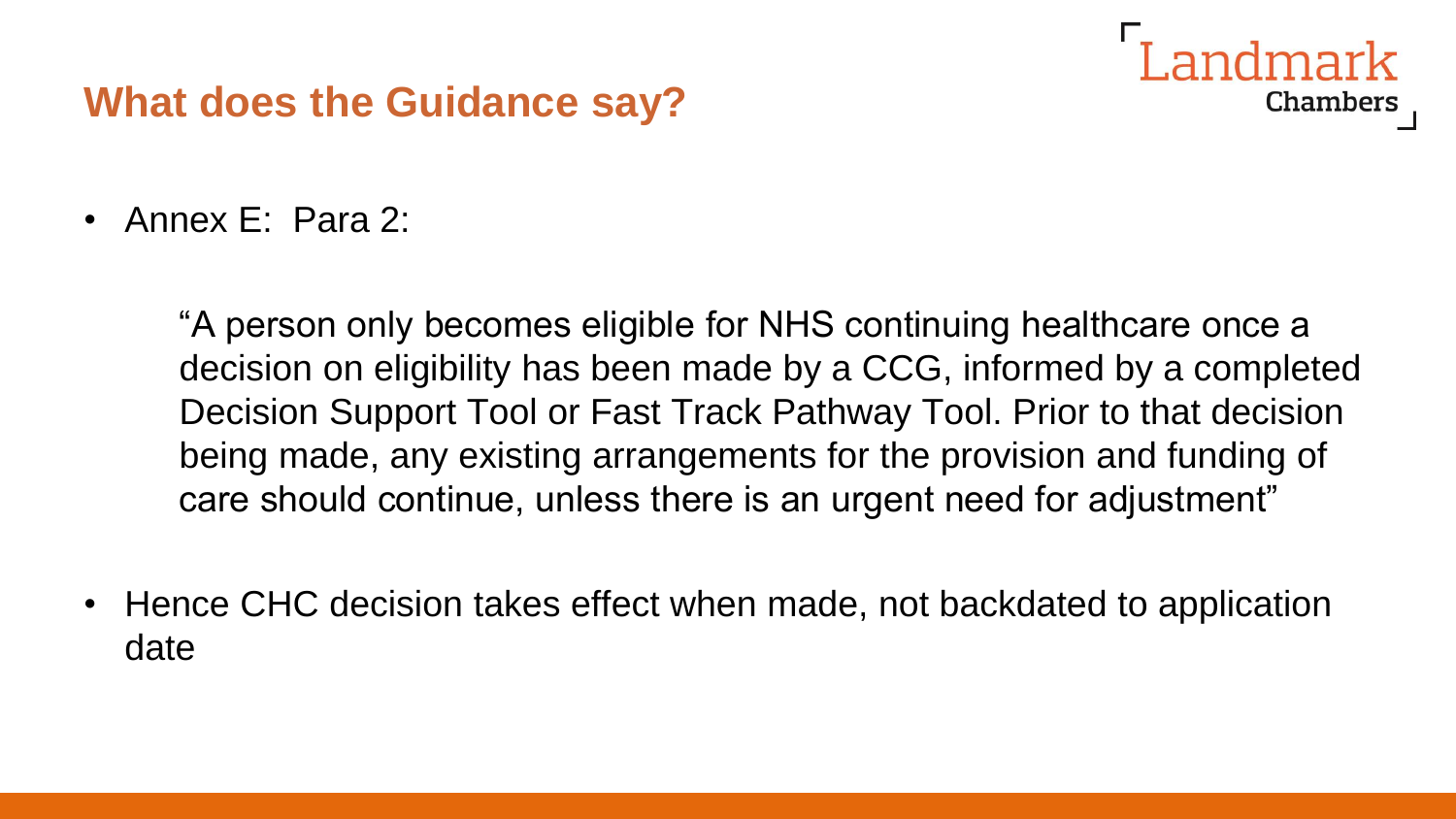## **Delay and reimbursement**

- CCG has 28 days to complete process
- If delays beyond that, should generally compensate LA: see para 12 of Annex E

Chambers

- Para 13 provides: "Where a CCG has unreasonably delayed reaching its decision on eligibility for NHS Continuing Healthcare, and the individual has arranged and paid for services directly during the interim period, the CCG should make an ex-gratia payment in respect of the period of unreasonable delay"
- Refers to "Managing Public Money"